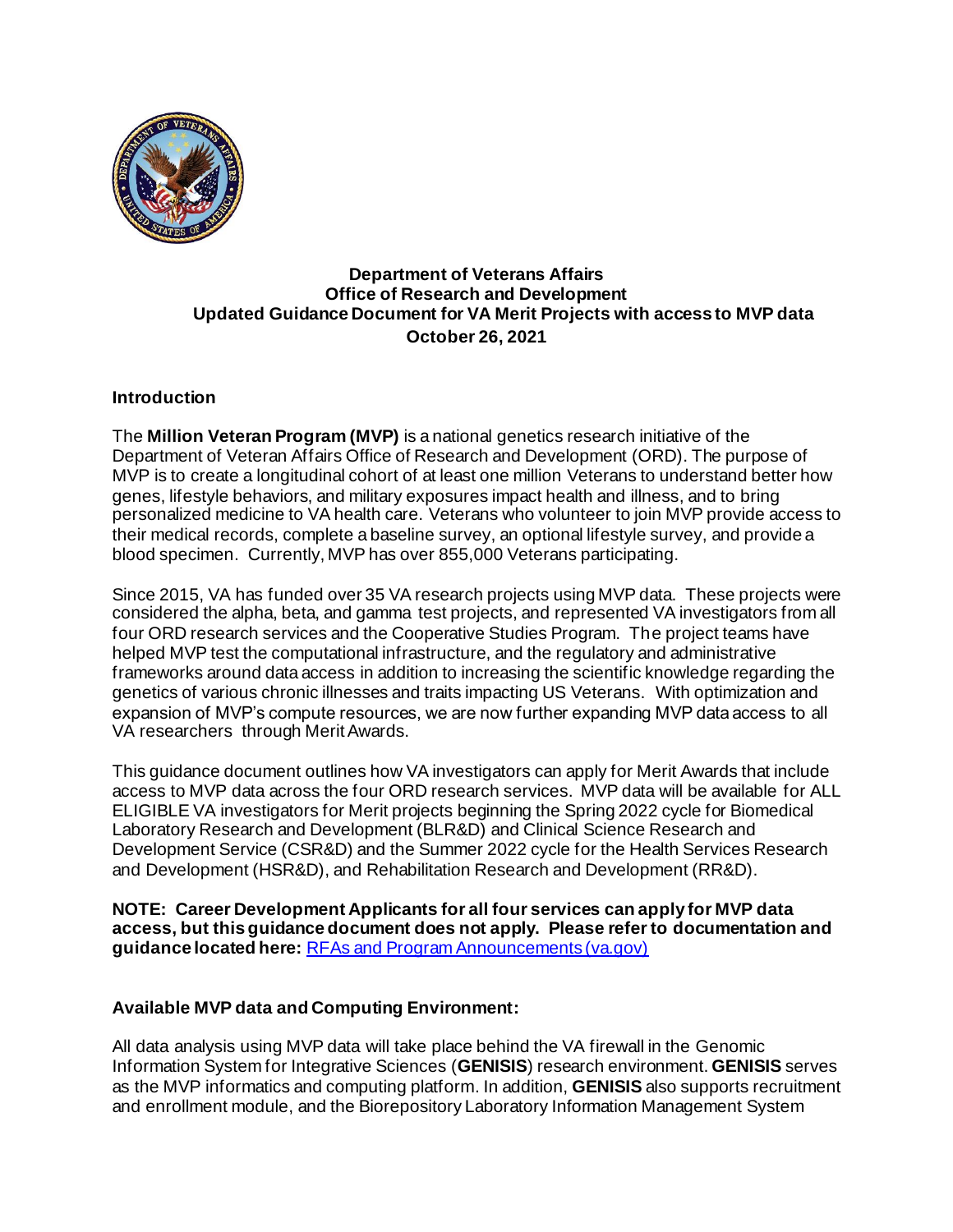(**LIMS**). The MVP data resources include electronic health records extracted from the VA Corporate Data Warehouse (**CDW**) through the Veterans Informatics and Computing Infrastructure (**VINCI**), curated self-reported survey data and genomic data, and a High-Performance Computing (HPC) cluster with analytical tools. Researchers will have access to data, computing resources, and analytical tools within this secure study-specific study mart in **GENISIS**. The Data and Computational Sciences (**DACS**) Core team builds and manages the protected data and computing infrastructure for MVP behind the VA firewall. Researchers will also have access to the Centralized Interactive Phenomics Resource (**CIPHER**), the VA Phenotype library with a catalog of phenotype descriptions and associated metadata.

The following MVP data will be available for approved projects:

- 1) Electronic Health Records (EHR) data on ~**855,000 MVP participants,** extracted from the CDW through the Veterans Informatics and Computing Infrastructure (VINCI).
- 2) Data from two surveys completed by the MVP participants. The first is a "Baseline Survey" on ~75% of the participants, focusing on demographic characteristics, medical and family history, health status, and lifestyle habits. The second is an optional "Lifestyle Survey" designed to gather detailed military and environmental exposure, dietary habits, and other behavior data, available on ~60% of the MVP participants.
- 3) Genotype data on **~650,000 MVP participants (updated with increased numbers approximately every 12 months)**, generated by a custom designed Affymetrix genotyping array designed to maximize genomic coverage of common and rare SNPs as well as markers with clinical significance. The custom MVP Affymetrix chip utilizes the Affymetrix Biobank Array backbone. There are **~800,000 SNPs** on the array. More information can be found in Genhub resource.

### **Notes:**

- **Applicants may not request access to MVP biospecimens orre-contact of MVP participants as part of the proposal.**
- **MVP sample collection and processing is not currently CLIA certified, and resulting data cannot be used to make clinical decisions.**

**Applicants interested in the opportunity to access MVP data for Merit projects should register for an account in Genhub where they can view aggregate data from the MVP cohort to help prepare their letters of intent (LOI)/intent to submit (ITS) and full applications. Please refer to** <https://vaww.genisis.med.va.gov/genhub/>

- *Interested applicants should note that MVP is an iterative data resource for VA and the broader research community. Tools and final data sets remain inside the GENISIS computing environment for future query and research by other researchers following an initial embargo period.*
- *Any new phenotypes created and validated as a result of an MVP Merit Award will be required to be submitted to the VA Phenotype library, CIPHER (the Centralized Interactive Phenomics Resource) which can be found at this link* [Centralized Interactive](https://vhacdwdwhweb100.vha.med.va.gov/phenotype/index.php/Centralized_Interactive_Phenomics_Resource_(CIPHER))  [Phenomics Resource \(CIPHER\) -](https://vhacdwdwhweb100.vha.med.va.gov/phenotype/index.php/Centralized_Interactive_Phenomics_Resource_(CIPHER)) VA Phenomics Library.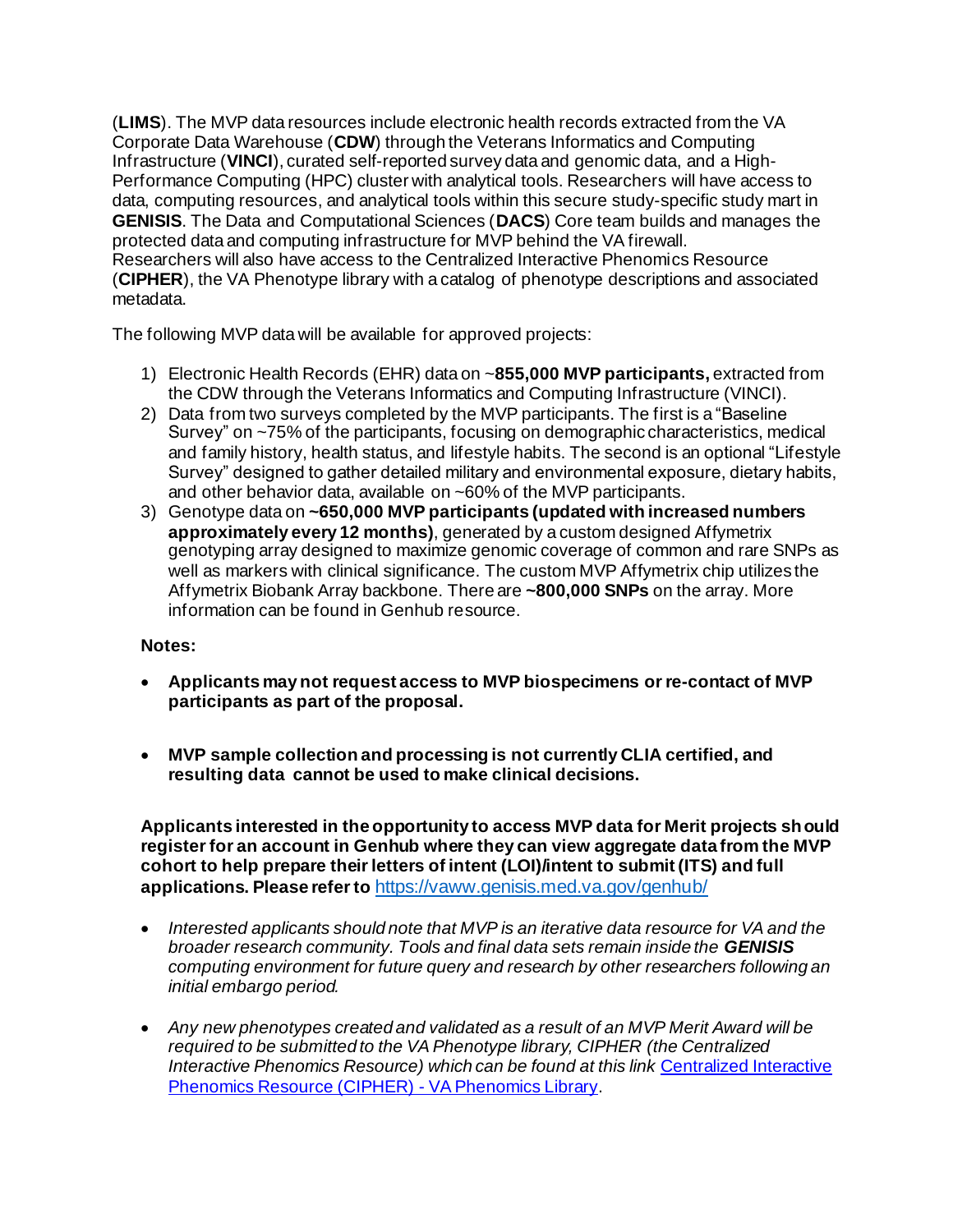# **Applicant requirements:**

- *1.* The applicant PD/PI and or MPI (if applicable) should be VA employee(s) and should meet eligibility requirements of the Service to which they are applying. All other named personnel on the application should meet the eligibility requirements of the service to which they are applying.
- *2.* Any person on the application requiring access to the MVP data must have a VA appointment OR a without compensation (WOC) VA appointment.

*Note: Collaborative research teams with expertise in genomics, phenomics and data science are encouraged.*

# **Request for Application (RFA information)**

Applicants can apply to any relevant RFA across any ORD research services (see APPENDIX for more information). Applicants must follow all the rules and requirements of the specific RFA to which they are applying. Budgets, project duration, and eligibility are Service and RFA specific.

Briefly, steps involved in applying to access to MVP data are described below:

### **Step 1: Registration in GENHUB and Preparatory to Research Access**

- **<https://vaww.genisis.med.va.gov/genhub>**
- Explore MVP aggregate data with the cohort builder and results explorer tools in Genhub.
- Ensure that the MVP cohort numbers and data are available to support PD/PI's research questions.

\*\*We will be providing Q and A sessions on how to use Genhub in December and January, 2021-2022\*\*

### **Step 2: Intent to Submit- for BLR&D, CSR&D, HSR&D and RR&D**

- **a. By January 15, 2022, Investigators in BLR&D and CSR&D intending to apply for the Spring 2022 Merit Rounds should submit an email t[o MVPLOI@va.gov](mailto:MVPLOI@va.gov) with** 
	- **i. title of their application/subject area/and desired review panel**
	- **ii. list of PI, Co-PI and collaborators (with affiliations)**
- **b. Investigators in HSR&D and RR&D intending to apply for Summer 2022 should submit their ITS or LOI per usual service requirements**
- *c. Note: BLR&D/CSR&D RFAs other than the parent Merit Award RFA may have LOI requirements. The above intent to submit only applies to any RFA without an existing LOI requirement.*

### **Step 3: Submission of Proposals**

Investigator groups should submit a **full proposal** according to the dates and requirements of the service and RFA to which they are applying. The corresponding peer-review process will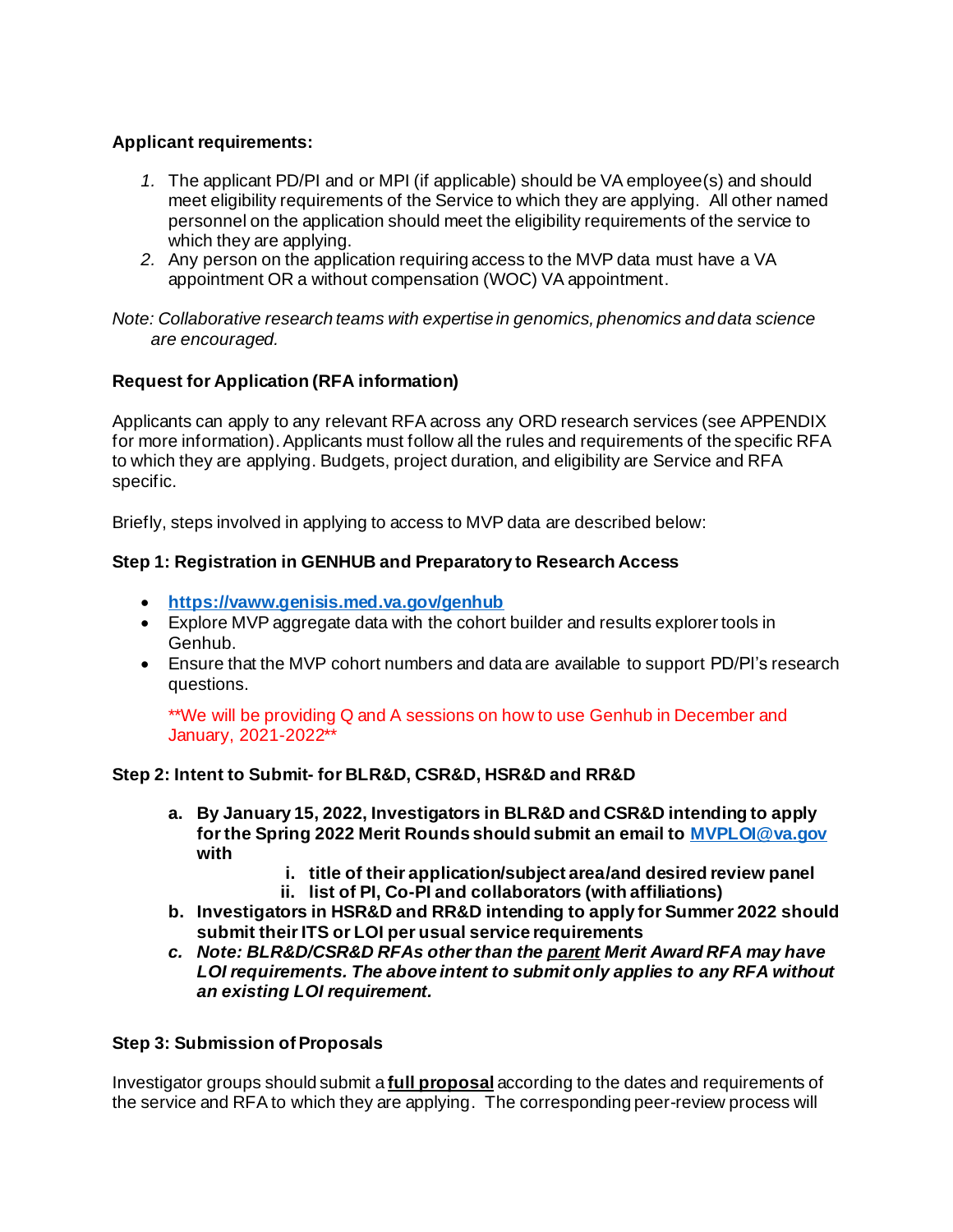occur using existing ORD-based scientific and administrative review mechanisms. Specifically, the process for preparation, submission, and review of applications for peer-review will utilize existing RFAs and service processes.

Approval of proposals and final funding decision will be communicated to the PD/PIs via the usual service-specific mechanisms.

### **Timelines for Spring/Summer 2022 review Cycles: Please confirm timelines for your service**

### **BLR&D and CSR&D**

1 December 2021—Deadline for eligibility for BLRD (if required) 15 January 2022-- ITS due 8 March 2022 -- Deadline for Proposals May-June 2022 -Scientific Review Meetings July -August 2022-- Final Funding Decisions August 2022- January 2023- JIT and regulatory approvals October 2022- Earliest access to MVP data

#### **HSR&D**

May 15 – June 14, 2022- ITS due 8 June 2022- Deadline for Proposals August 2022 -Scientific Review Meetings September -October 2022-- Final Funding Decisions September 2022- February 2023- JIT and regulatory approvals November 2022 -February 2023- Earliest access to MVP data

### **RR&D**

May 15 – June 14, 2022- ITS due 8 June 2022- Deadline for Proposals August 2022 -Scientific Review Meetings September -October 2022-- Final Funding Decisions September 2022- February 2023- JIT and regulatory approvals November 2022 -February 2023 Earliest access to MVP data

### **Contact**

- General Questions may be directed t[o MVPLOI@va.gov.](mailto:MVPLOI@va.gov)
- Service or RFA specific questions should go to the contact for the appropriate services listed in the Appendix.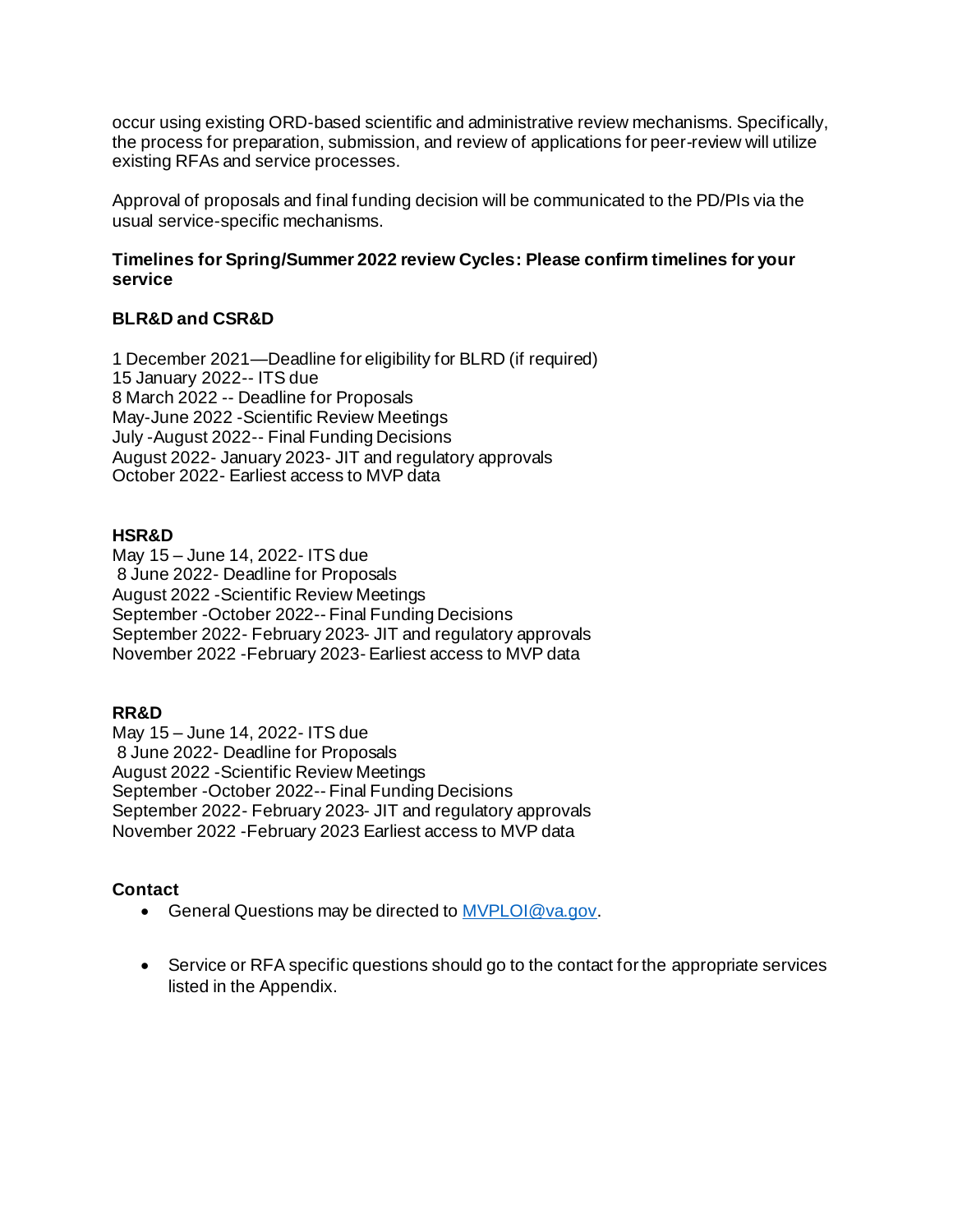## **APPENDIX: ORD service purviews and scientific research areas of interest**

Below is a brief description of each Research Service's purview and research areas of interest.

**BLR&D (BX):** BLRD funds preclinical biomedical and behavioral studies of disorders and diseases of importance to the health of Veterans. The BLRD purview includes *in vitro* and *in vivo* studies using tissue cultures, animal models, or human biological samples collected using minimally invasive procedures (blood, urine, buccal swabs) or from tissues acquired without direct contact with subjects (e.g., from tissue banks or pathology material). BLRD will fund discovery research involving -omic data including related phenotypic data in studies to genetic risk factors, pathophysiological pathways, treatment target identification and biomarker discovery. The VA will not fund studies of human fetal tissue. Applications that seek to administer surveys or questionnaires (e.g., new clinical data collection), or perform medical procedures and treatments (including biopsies) or observational studies should be submitted to the Clinical Sciences R&D Service (CSR&D) RFAs.

BLRD applicants are encouraged to submit innovative and clinically relevant research projects with the potential to lead to significant advances in healthcare for Veterans. Priority research areas of specific interest to BLRD include (but are not limited to):

- o Posttraumatic stress disorder
- o Traumatic Brain Injury (TBI)
- o Suicide prevention research (with emphasis on biological markers)
- o Modifiable risk factors (e.g., smoking, substance abuse)
- o Military service or deployment-related occupational exposures
- o Women Veteran's health
- o Genomic and personalized/precision medicine
- o Pain and neurological disorders

#### **NOTE: BLR&D applicants will still be limited to one project per RFA unless granted a waiver by the director.**

**CONTACT** for further information **[VHABLRD-CSRD@va.gov](mailto:VHABLRD-CSRD@va.gov)**

**CSR&D (CX):** CSRD funds clinical, behavioral, and epidemiological research on disorders and diseases of importance to the health of Veterans. Studies supported under this Program include experimental and observational studies involving human subjects for research purposes, and methodological studies focused on research with human subjects. Proposals using MVP data may be submitted to CSRD when there will be new clinical data/assessments collected in the proposed study (e.g., through administration of surveys or questionnaires, observational studies with new subjects, or while performing medical procedures and treatments, such as biopsies). If new data are only generated from pre-existing records, from biological samples collected using minimally invasive procedures (blood, urine, buccal swabs) or from tissues acquired without direct contact with subjects (e.g., from tissue banks or pathology material), the project should be submitted to the Biomedical Laboratory R&D Service (BLR&D) RFAs. Note that CSRD will support interventional clinical trials only if an approval is granted in advance and those applications are submitted only using RFA CX-20-006 or CX-20-005. Eligible applicants are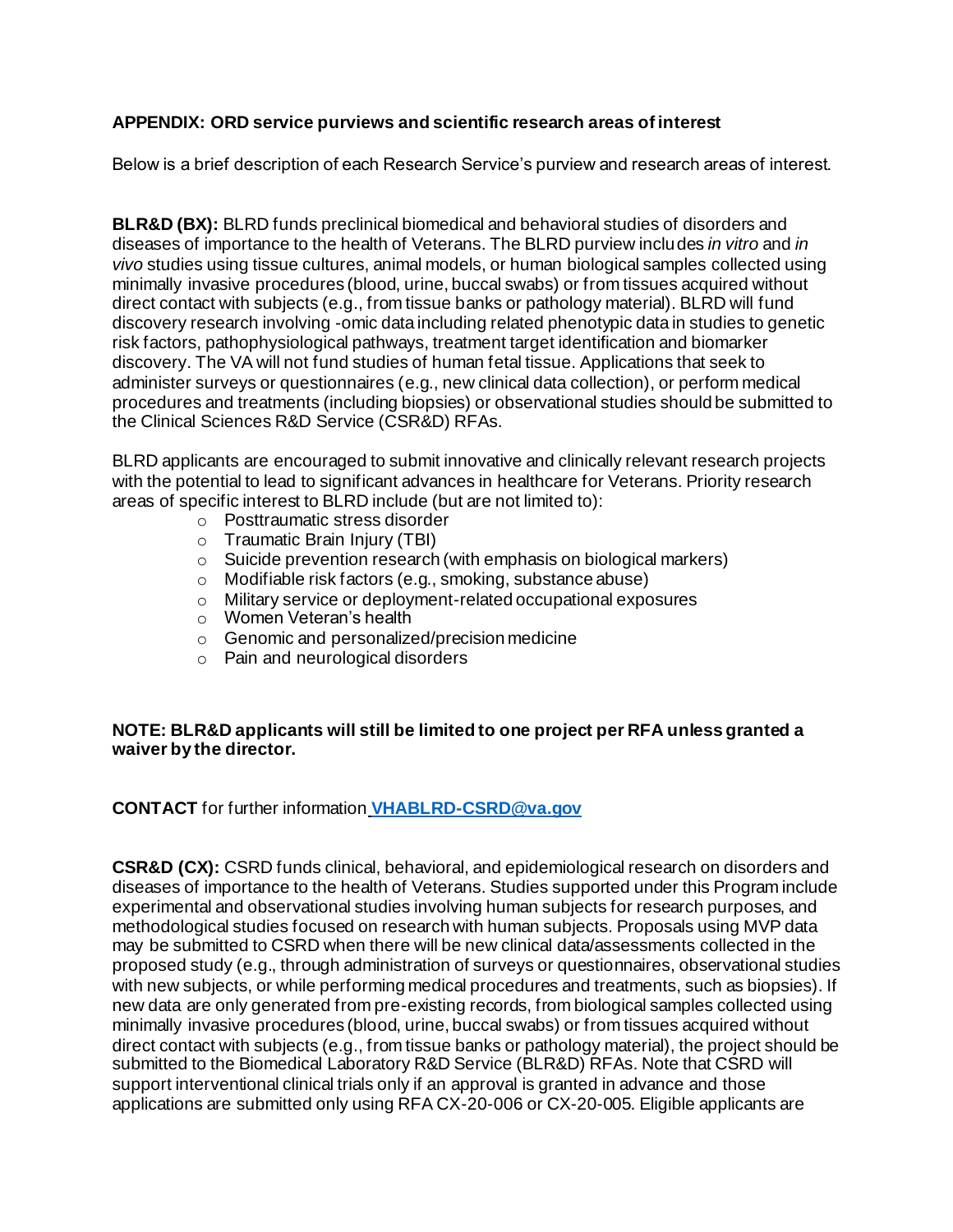encouraged to submit innovative or highly impactful clinically relevant research with the potential to lead to significant advances in healthcare for Veterans particularly as related to translational capability. Priority areas described below are considered when funding decisions are made. Examples of priority research areas of specific interest to CSRD include focus on:

- Psychiatric, behavioral and cognitive disorders prevalent in Veterans including, but not limited to:
	- Suicide
	- Posttraumatic stress disorder (PTSD) including commonly occurring comorbidities
	- Health-risk behaviors (e.g., substance abuse, addictive disorders)
- Pain mechanisms and treatment alternatives to opioids
- Traumatic brain injury, specifically diagnosis and treatment
- Women Veteran's health
- Deployment health, e.g., OIF/OEF/OND and related consequences of military service (Military Exposures research)
- Precision medicine especially individual treatment response

# **CONTACT** for further information: **[VHABLRD-CSRD@va.gov](mailto:VHABLRD-CSRD@va.gov)**

**HSR&D:** Proposals submitted to HSR&D should use MVP genotype and survey data, EHR data, administrative data, and other relevant data sources to advance analytics methods and/or develop algorithms, tools, or models that will contribute to the implementation of personalized medicine in VHA; improvements in the delivery of high value and quality healthcare; and the design and implementation of innovative interventions to improve population health.

For example:

- Development, validation, and application of computer and data sciences (e.g., Natural Language Processing, machine learning), innovative statistical approaches, and other engineering and mathematical modeling approaches to improve data standardization and ontologies, clinical knowledge, and decision-making involving genomic data.
- Advancement of clinical phenotyping, validation and improvement of accuracy of phenotyping using medical record data, and survey data.
- Development of computational and statistical algorithms, tools, or models for implementing personalized medicine in VHA Note: Because of the limits of the collection process and consent in MVP, studies should not include and procedures that would require communicating genomic results back to the MVP participants.
- Identification of personalized medicine care model based on genomic data and effective way to engage patients in treatment decision making (e.g., discussions on uncertainty of the proposed treatments, potential benefits and side effects of pharmacological therapies).
- Identification and validation of important behavioral phenotypes, such as those describing health risk behaviors (including drug, alcohol, and tobacco use; diet and nutrition; and physical activity) . Examination of associations between these phenotypes, genotypes, and behavioral and health outcomes and the development of treatments or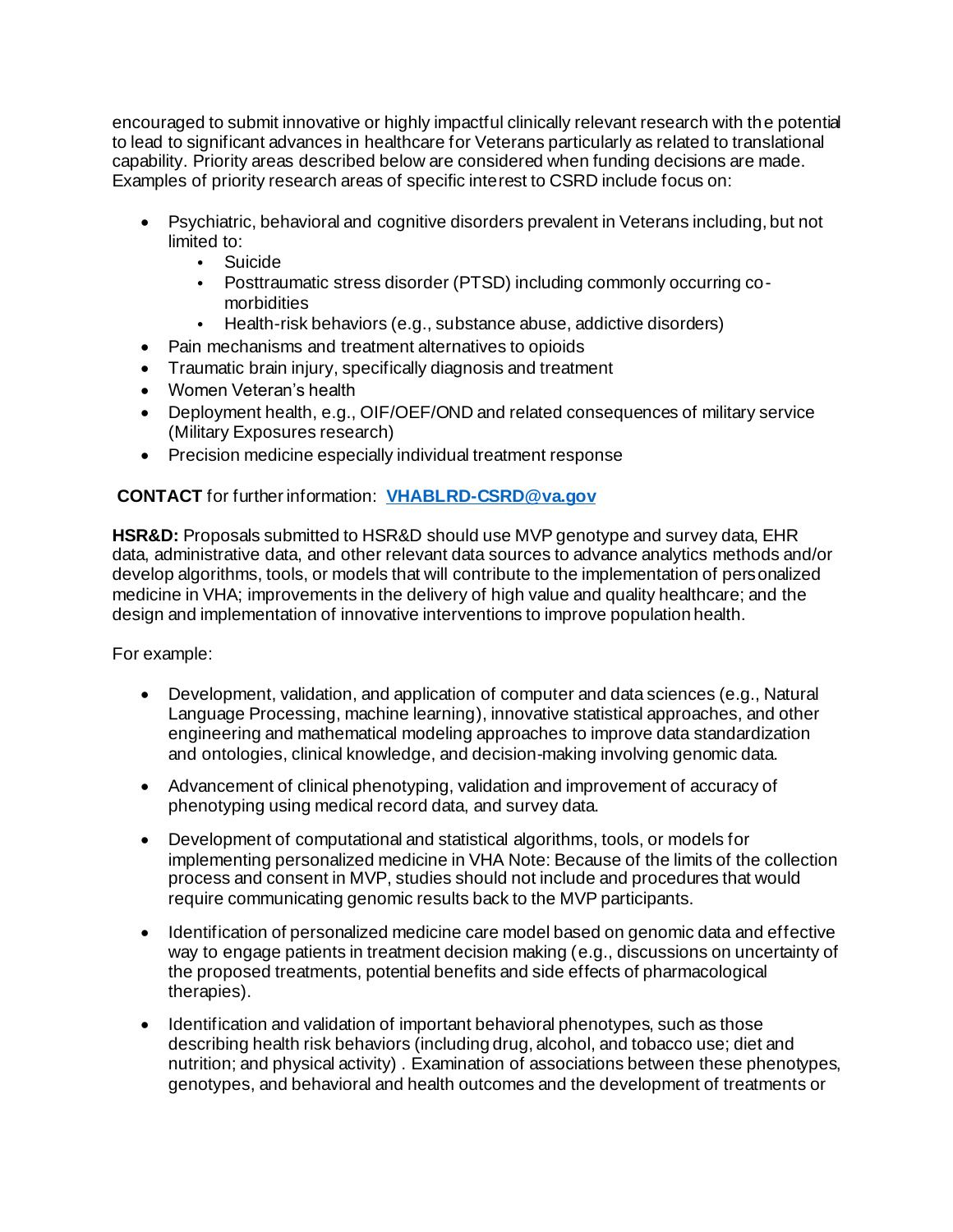interventions to reduce risky behaviors, increase healthy behaviors, and improve health outcomes.

• Disease conditions of HSR&D's interest include but not limited to prostate cancer, colon cancer, opioid addiction, chronic pain, depressions, other mental health conditions, and traumatic brain injury.

All HSR&D RFAs are available for MVP data research projects. HSR&D applications must conform to the HX Parent RFA requirements, priorities, and review criteria. Please check the HSR&D research priorities at Health Services Research and Development Updated Research Priorities (va.gov) .

### **CONTACT** for further information: [vhacoscirev@va.gov](mailto:vhacoscirev@va.gov)

**RR&D:** Proposals submitted to RR&D should use MVP and related data sources to probe the underlying genetics of functional loss, recovery, and response to rehabilitation of Veterans with potentially disabling conditions. For example:

- Association between biomarkers of chronic inflammation and disability in neurodegenerative conditions or cardiovascular disease
- Identification of genetic influences on healing and regeneration of function following musculoskeletal or nervous system trauma
	- o Identify genetic factors that promote wound healing and regeneration to maximize functional recovery.
	- o Identification of genetic factors associated with pain resilience following injury to the musculoskeletal and/or nervous system(s)
- Genetic mechanisms associated with poorer functional outcomes following injury to the central nervous system
- Genetic studies to identify adverse outcome pathways (e.g. susceptibility to develop ALS) from military exposure and response to rehabilitation.
- Identify genetic factors that predict development of neuropathic pain following injury/disease involving the PNS and CNS (e.g. chronic headaches, nerve pain).
- Genetic influences on responsiveness to rehabilitative therapies (e.g. genetic factors that limit or facilitate rehabilitation; e.g. BDNF Val/Met polymorphism).
- Genetic factors that distinguish Veterans at risk for long term progression of disability (e.g. transition from acute to chronic pain, TBI-related neurodegenerative conditions)
	- $\circ$  Identify genetic factors that impact the susceptibility to long-term COVID-19 symptomatology (e.g. exhaustion, pulmonary function) and response to rehabilitation strategies.
	- o Genetic factors predicting development of chronic low back pain and osteoarthritis of the knee as a result of overuse/injury and response to rehabilitation.
	- $\circ$  Studies capitalizing upon newly identified genetic influences of PTSD to develop personalized rehabilitation approaches for Veterans.

# **Priority conditions include:**

- Traumatic Brain Injury
- Spinal Cord Injury
- Post-traumatic Arthritis
- Chronic Painful conditions
- Alzheimer's Disease